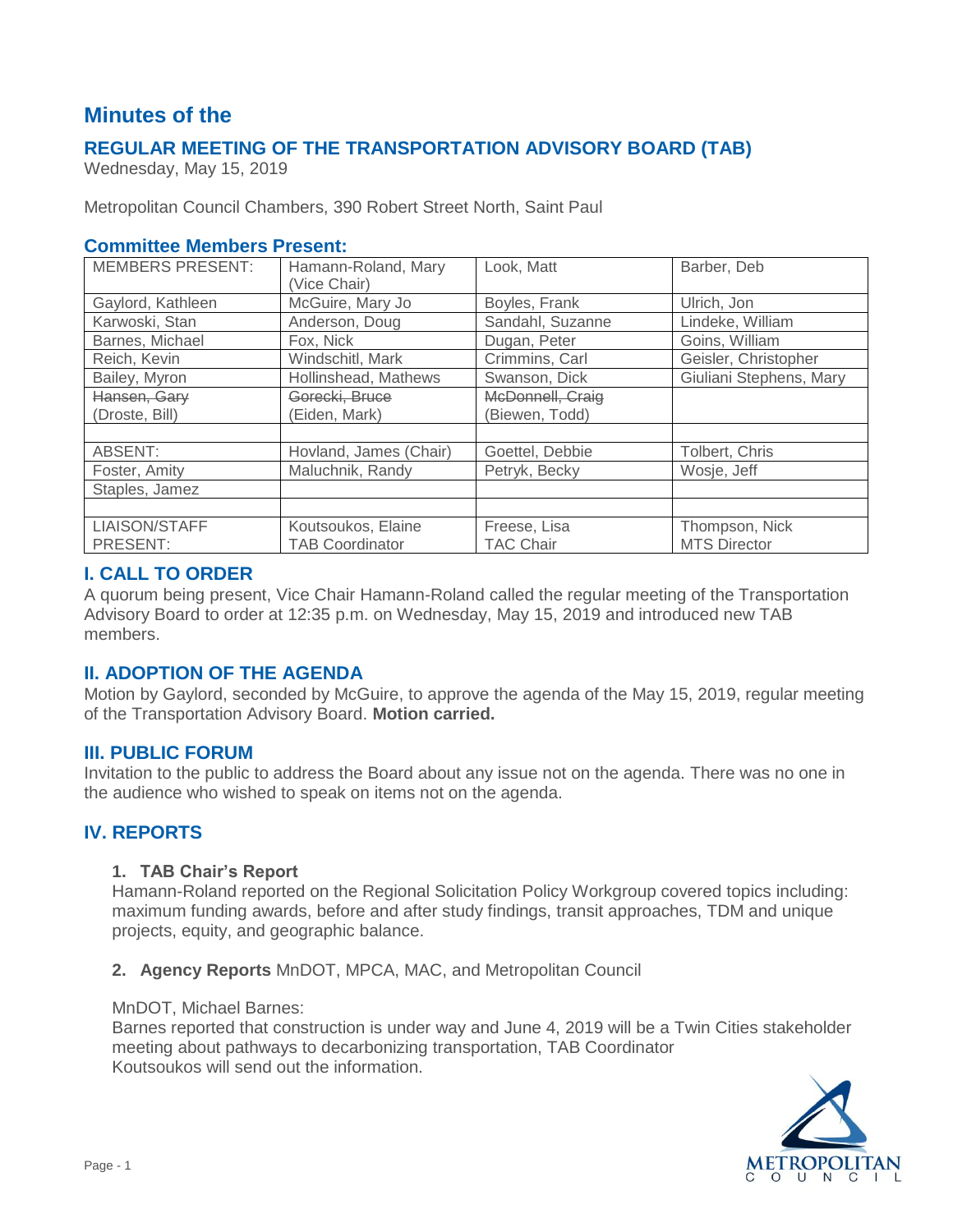#### MPCA, Todd Biewen:

Biewen reported that the Volkswagen settlement will be entering the largest phase, phase two, and the MPCA will have information on the website as they move forward.

### MAC, Carl Crimmins:

Crimmins reported on expanding service at the airport since corporations have desired that international travel expand. Delta Airlines will begin providing direct service from MSP to South Korea, Mexico City, and Dublin, Ireland, this summer.

#### Metropolitan Council, Deb Barber:

Barber reported that the Transportation Committee and Council approved the second amendment to the TPP for I-94 and Gold Line. The C Line is opening on June 8, 2019, and it was partially funded through two different funding rounds of regional solicitation.

# **V. APPROVAL OF MINUTES**

**1. Approval of Minutes from April 17, 2019** Motion by Look, seconded by Gaylord, to approve the minutes of the April 17, 2019, regular meeting of the Transportation Advisory Board. **Motion carried.**

# **VI. ACTION ITEMS**

**1.** There were no action items on the agenda.

# **VII. INFORMATION AND DISCUSSION ITEMS**

**1. Strategic Highway Safety Plan**

Minnesota Department of Transportation State Traffic Safety Engineer Brad Estochen presented this item.

Hollinshead asked about the pedestrian deaths double in the metro versus statewide and asked if there was data showing contributing factors. Estochen said the root causes have not been dug into yet but it is worth the investment. McGuire asked how the community outreach is being done, how the diverse communities are being reached. Estochen said other agencies are participating who have contacts within diverse communities to bring forward the needs and concerns of diverse communities. McGuire commented that in Ramsey County the lens of equity is added to everything that they are doing and encouraged MnDOT to reach out to Ramsey County. Karwoski asked about cellphones and how the new hands-free legislation will impact this. Estochen said cellphones are wrapped into the inattentive category but the inattentive category is harder to measure because the crash report often requires certainty on the part of the officer. Giuliani Stephens commented that in addition to MnDOT thinking about what should be done they should also think about what should they stop doing. Ulrich said that because of the new legislation there is a lot of opportunity around this. Geisler asked what data there is that things that have been implemented have deescalated incidents. Estochen said there are studies done and fatal and serious injuries both have gone down which means that crashes are being eliminated not just downgraded in severity.

### **2. Introduction of Transit Planning Basics Workshop and Future Transit Planning Efforts**

Metropolitan Transportation Services Multi Modal Planning Manager Cole Hiniker and Nelson/Nygard Consulting Thomas Whittmann presented this item.